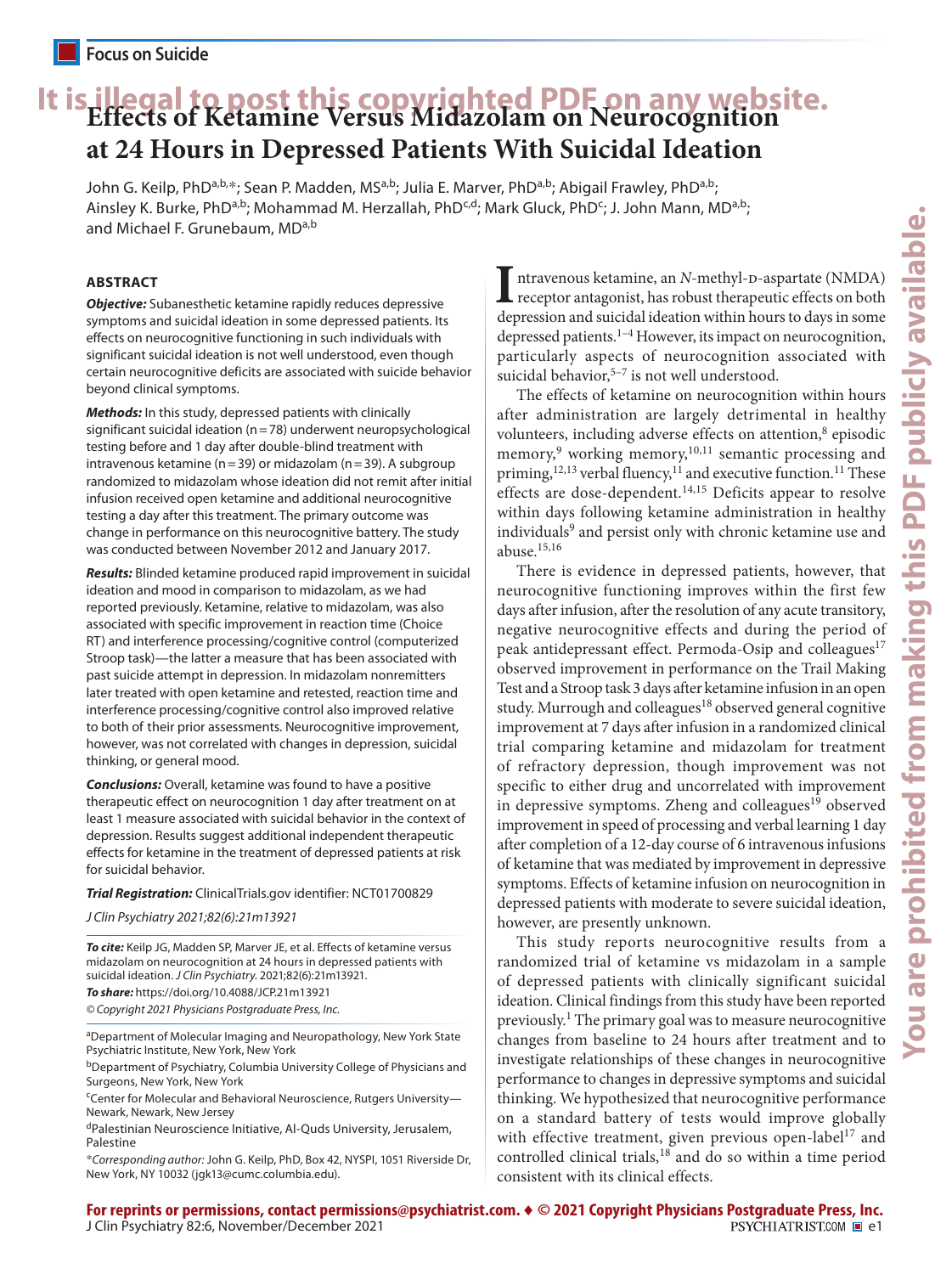# It is illegal to post this copyrighted PDF on any website.

# **Clinical Points**

- Ketamine has been found to reduce suicidal ideation in at-risk depressed patients, but its effects on neurocognition are not clear.
- Ketamine produced improvement in suicidal thinking, as well as improvement in measures of reaction time and interference processing/cognitive control, in both blinded and open phases of this study.
- Ketamine improved neurocognitive functioning associated with suicidal behavior, beyond its effects on suicidal thinking alone.

Secondarily, we examined correlations between neurocognitive performance and measures of clinical response. Previous studies have found an association between baseline cognitive slowing and therapeutic response to ketamine.18,20 We hypothesized that performance on measures of reaction time, processing speed, and timed language fluency would correlate with clinical response. Changes in neurocognitive performance were also examined in relation to clinical response.

Third, a subset of those patients who (*a*) initially received blinded midazolam, (*b*) did not show a predefined remission of suicidal thoughts, and (*c*) chose to receive open-label ketamine (per protocol) were assessed a third time, 1 day after infusion. This assessment was introduced later in the study (on the last 60% of the sample) and was done to determine if neurocognitive functions affected by ketamine during the blinded infusion were similarly affected after open ketamine in those who initially received blinded midazolam and failed to show a clinical response. If these patients did not also show an improvement in neurocognitive performance after midazolam, later administration of ketamine might augment any changes in neurocognitive performance, consistent with the initial effects of the blinded ketamine administration.

#### **METHODS**

#### **Subjects**

Participants were 78 individuals with major depressive disorder and clinically significant suicidal ideation (out of 80 participants in the full clinical trial), as described in our clinical efficacy paper.<sup>1</sup> Two subjects from the full trial sample were dropped for neuropsychological analyses, one who spoke limited English and could not be tested and another who was not cooperative with the testing. Characteristics of participants are presented in Table 1. Registration for the full clinical trial may be found at ClinicalTrials.gov [\(NCT01700829](https://clinicaltrials.gov/ct2/show/NCT01700829)). The study was approved by the New York State Psychiatric Institute Institutional Review Board, and all participants signed informed consent.

#### **Instruments**

Clinical response measures included the 24-item Hamilton Depression Rating Scale (HDRS) and Beck Scale for Suicidal Ideation (SSI).<sup>1</sup> The Profile of Mood neuropsychological assessments.

Neuropsychological measures assessed 10 core functions: reaction time (computerized 4 button Choice Reaction Time task<sup>21</sup>), psychomotor speed (Wechsler Adult Intelligence Scale—III [WAIS-III] Digit Symbol<sup>22</sup> subtest, a timed paper-and-pencil transcription task), attention (computerized Continuous Performance Test [CPT], Identical Pairs version<sup>23</sup>; 4-digits fast condition, identifying rapidly presented sequential pairs of 4-digit number strings), cognitive control/interference processing (computerized Stroop Task<sup>21,24</sup>), immediate memory (Buschke Selective Reminding Test [SRT], Total Immediate Recall<sup>25</sup> for a 12-item word list, over 12 trials), delayed memory (Buschke SRT, Delayed Recall<sup>25</sup> of word list at 30 minutes), working memory/reasoning speed (computerized A Not B Timed Reasoning Task, $^{21}$  rapidly solving syllogisms based on letter order), letter (phonemic) fluency (Controlled Oral Word Association Test, Letters,<sup>26</sup> generating words beginning with specific letters with a minute), category (semantic) fluency (Controlled Oral Word Association Test, Animal naming,<sup>26</sup> generating as many animals as possible within 1 minute), and inhibitory control (computerized Go–No Go Task,<sup>21</sup> a computerized bimodal matching [auditory tone and location on screen], target identification task). The battery was designed to assess processing speed, attention, memory, concentration, language skills, and impulse control—all of which may be affected by depression and/or suicide risk $5.6$ before and after treatment. Primary outcome measures for each task are listed in Table 2. Alternate forms of Digit Symbol, CPT, Buschke SRT, and Letter Fluency were used in repeated assessments to reduce practice effects. Choice Reaction Time and Go–No Go measures used randomized and counterbalanced item order within each administration. Scores were converted to age, sex, and/or education adjusted *z* scores based on published normative data or archived normative data from our laboratory, $21$  consistent with prior publications.5,6, 27 Conversion of performance measures to a common *z* score metric allowed for the use of all neuropsychological measures in an omnibus analysis and for direct comparison of changes across tasks in *z*-score units.

### **Procedures**

Participants were recruited by advertisement and clinician referral. All met criteria for current *DSM-5* major depressive disorder, with a minimum 17-item HDRS score  $\geq$  16 and SSI score  $\geq$  4—a clinically significant cutoff. All participants were admitted to an inpatient research unit at the New York State Psychiatric Institute for acute treatment and discharged when judged not an imminent safety risk. Exclusion criteria were described previously.<sup>1</sup> Current psychiatric medications were continued at stable doses with the exception of benzodiazepines, which were discontinued at least 24 hours prior to infusion and neuropsychological testing.

Participants, raters, and physicians were blind to randomization to 0.5 mg/kg racemic ketamine or 0.02 mg/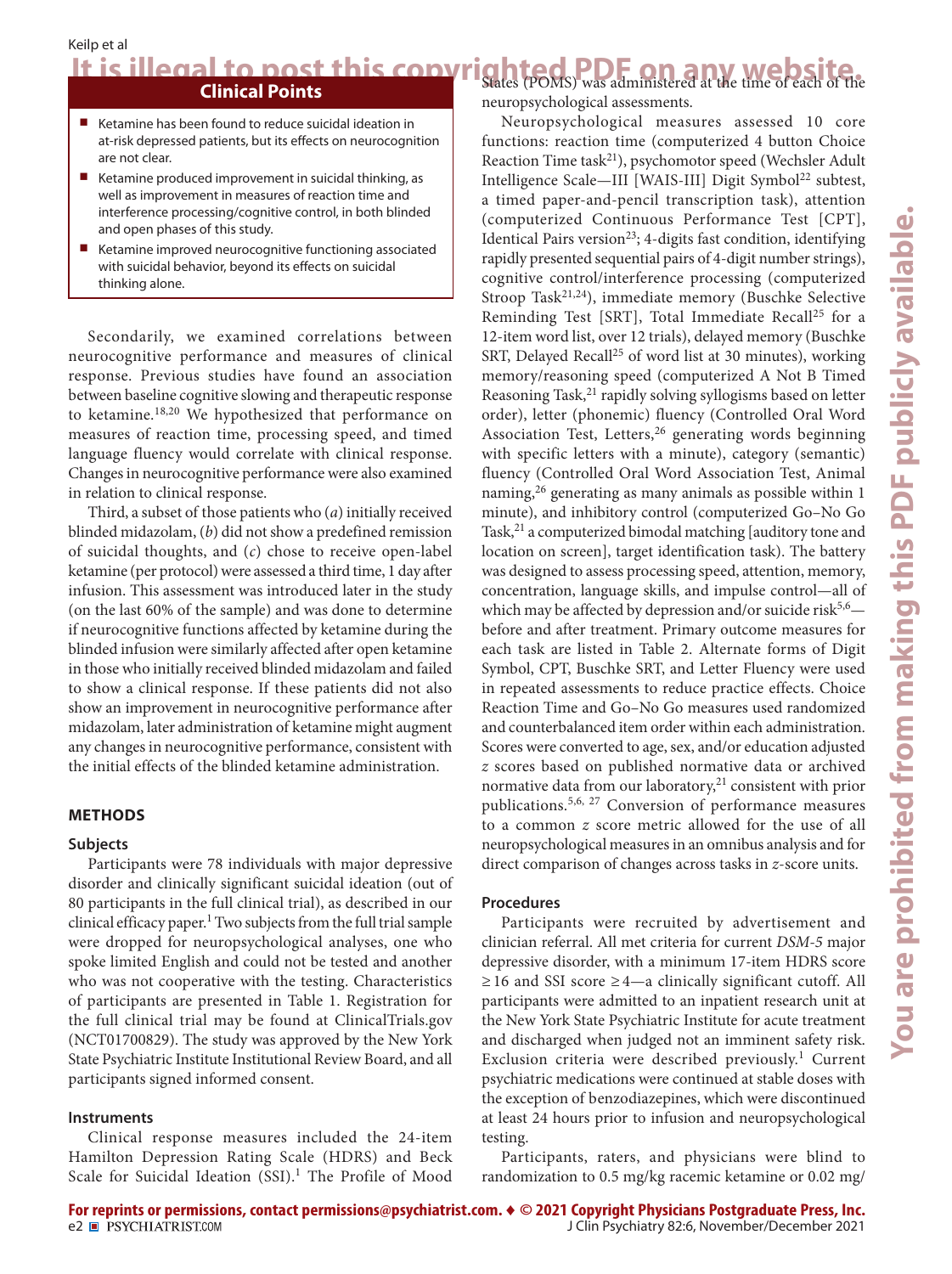It is illegal to post this copyrighted PDF on any website.<br>Regnidazolam iv infusion. Blood pressure, pulse oxygenation assessment point (3 levels) or an assessment point x test saturation, and heart and respiratory rates were monitored continuously during the 40-minute infusion by a study psychiatrist.

Baseline neurocognitive assessment was completed 1–3 days prior to blinded infusion (referred to below as day minus-1), and participants were reassessed approximately 24 hours after this infusion (day 1; infusion day designated as day 0).

To provide all patients a chance to receive ketamine, nonremitters at day 1 after blinded infusion (remission defined as a decline in SSI of at least 50% below baseline *and* below the eligibility cutoff of 4) had their blind broken. Those who had received midazolam were offered an open ketamine infusion the next day. In the full clinical trial, a total of 35 patients who had not responded to midazolam received this open ketamine infusion. Because the neuropsychological assessment after open ketamine was not begun until approximately 40% of the sample had been recruited, 22 subjects were available for this third neuropsychological assessment; 21 completed the assessment.

The study was conducted between November 2012 and January 2017.

### **Statistical Analyses**

Baseline clinical and demographic data were compared between patients randomized to midazolam or ketamine via *t* test for continuous variables or  $\chi^2$  for categorical variables.

Treatment-related changes in depression severity (HDRS), suicidal ideation (SSI), and mood (POMS) were compared in repeated measures analyses of variance.

The primary analysis of neurocognitive performance was an omnibus comparison of performance across the full neuropsychological battery, in the two drug assignment groups, from baseline (day minus-1) to the day after the blinded infusion (day 1). Analysis was undertaken via a general linear model, with main effects for assessment point (baseline vs day 1), drug assignment (midazolam vs ketamine), and test (10 levels, corresponding to the primary outcome measure for each test) and all interactions. Following this omnibus analysis, significant main effects and interactions were examined in univariate comparisons of individual tests, across assessment point and drug assignment. Analyses were performed in a hierarchical fashion, with individual test comparisons uncorrected for multiple comparisons if omnibus analysis including all test measures was significant.

Correlations were then computed between (*a*) baseline neuropsychological test performance and change in primary clinical outcome measures, including HDRS, SSI, and POMS total score, and (*b*) change in neuropsychological test performance and the change in these primary clinical outcome measures.

For midazolam nonremitters who received open ketamine and completed the third neuropsychological assessment, performance was compared across 3 time points (day minus-1 baseline, day 1 post–blinded infusion, and day 3 post–open ketamine). A significant omnibus effect for

assessment point (3 levels) or an assessment point × test interaction led to follow-up univariate comparisons of individual tests. A significant univariate effect for assessment point in univariate comparisons was then followed by pairwise post hoc comparison of each assessment day. The pairwise difference in performance between the post– blinded infusion day (day 1) and the post–open ketamine day (day 3) was the critical planned pairwise comparison, as it reflected change after open ketamine accounting for any practice effect after the blinded midazolam infusion.

# **RESULTS**

# **Baseline Characteristics**

Treatment groups were comparable at baseline in demographics, clinical characteristics, and concomitant medications (Table 1). Both had an average estimated intelligence in the superior range  $(≥ 90th$  percentile of population).

# **Clinical Changes After Blinded Infusion**

For those receiving neurocognitive assessment, HDRS score improved in both treatment groups (assessment point effect,  $F_{1,76}$ =63.27, *P*<.001) but did not significantly favor ketamine (assessment point  $\times$  drug interaction, *F*<sub>1, 76</sub> = 2.91, *P* = .092; see Table 2). SSI improved in both groups  $(F_{1, 76} = 63.10, P < .001)$ , but to a greater degree with ketamine compared to midazolam  $(F<sub>1, 76</sub>=7.31, P=.008)$ . POMS scores obtained at the time of neuropsychological testing also improved in both groups  $(F_{1,74} = 86.04, P < .001)$ , but more so with ketamine  $(F_{1, 74} = 9.91, P = .002)$ .

# **Neurocognitive Changes After Blinded Infusion**

Omnibus analysis of all neuropsychological test scores revealed a significant effect of assessment point  $(F_{1, 76} = 15.83,$ *P* < .001), a marginal assessment point × drug interaction  $(F<sub>1</sub>, 76 = 3.58, P = .062)$ , and a significant assessment point × drug × test interaction ( $F_{9,684}$  = 2.75, *P* = .004).

Performance on the battery overall improved regardless of drug assignment on day 1 (Figure 1). While favoring ketamine relative to midazolam at a trend level (*P*=.062), overall change was not uniform across the entire battery.

There was a significant interaction of assessment point×drug×test due to greater relative improvement with ketamine compared to midazolam on 3 tasks: Choice RT (assessment point  $\times$  drug interaction,  $F_{1, 75}$  = 4.21,  $P = .044$ ), Stroop Interference  $(F_{1, 76} = 4.43, P = .039)$ , and Buschke Delayed Recall (*F*1, 76=5.91, *P*=.017). Choice RT and Stroop Interference improved after ketamine ( $t_{37}$  = 3.85, *P* < .001 for Choice RT;  $t_{38}$ = 2.85,  $P = .007$  for Stroop), with no change after midazolam (*t*38=0.82, *P*=.419; *t*38=0.28, *P*=.780). However, for Buschke Delayed Recall, improvement after ketamine was nonsignificant  $(t_{38}=1.66, P=.106)$ , with a trend toward worsening after midazolam ( $t_{38}$ =1.80, *P* = .081).

Including a covariate for baseline medication status (yes/ no) did not alter the significant assessment point  $\times$  drug $\times$ test interaction  $(F_{9, 675} = 2.80, P = .003)$ .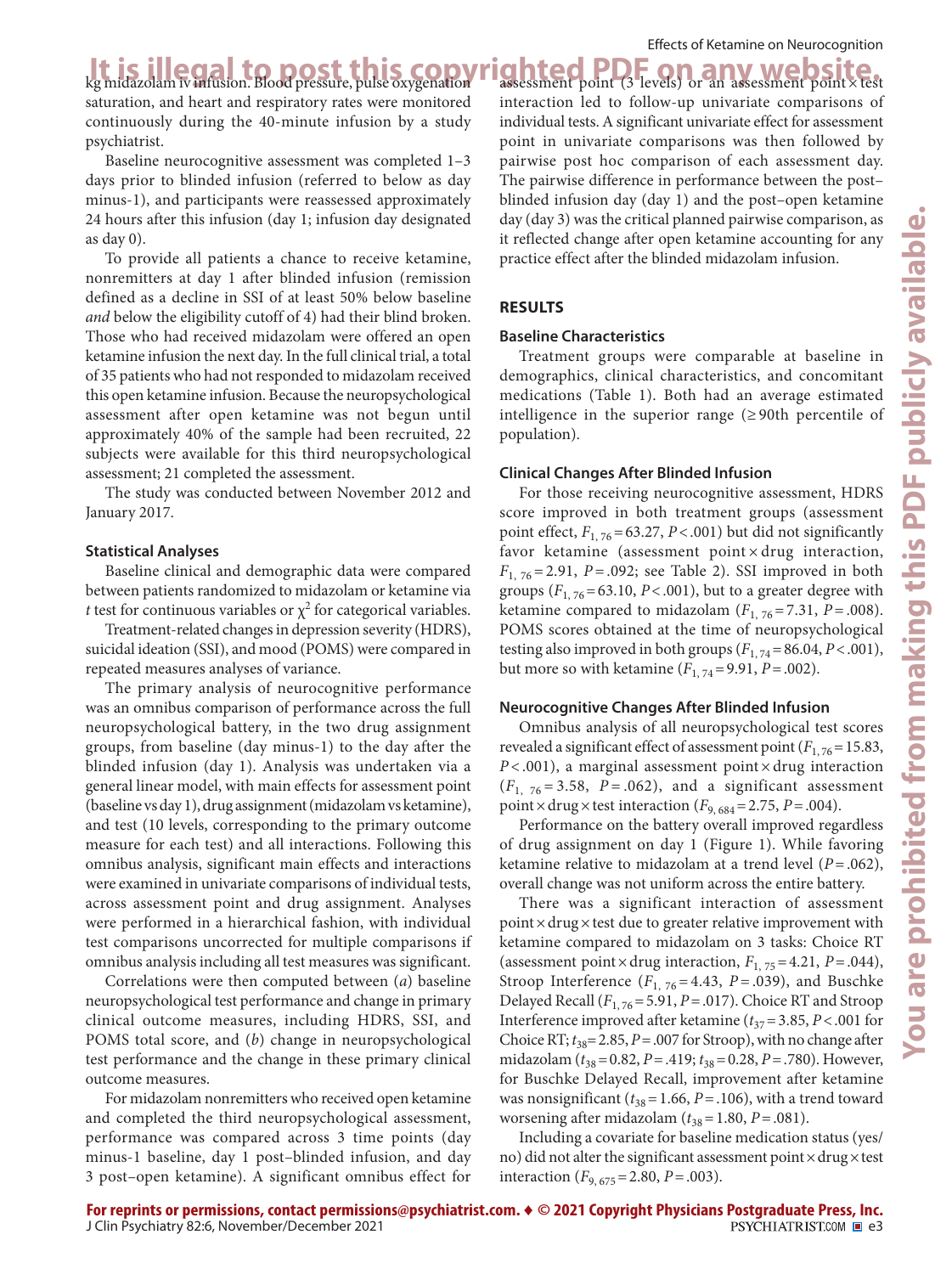# It is illegal to post this copyrighted PDF on any website.

|                                              | Midazolam treated<br>$(n=39)$ |           | Ketamine treated<br>$(n=39)$ |       |         |
|----------------------------------------------|-------------------------------|-----------|------------------------------|-------|---------|
| Variable                                     | Mean                          | <b>SD</b> | Mean                         | SD    | P value |
| Age, y                                       | 39.6                          | 13.0      | 37.2                         | 12.9  | .429    |
| Education, y                                 | 15.7                          | 2.4       | 16.1                         | 1.9   | .437    |
| WAIS-III Vocabulary subtest                  | 14.4                          | 2.9       | 14.6                         | 2.7   | .687    |
| <b>BMI</b>                                   | 29.1                          | 8.6       | 26.6                         | 5.6   | .135    |
| Age at onset of first episode of MDD, y      | 17.7                          | 10.3      | 17.6                         | 9.9   | .969    |
| Number of episodes of MDD                    | 11.3                          | 18.3      | 17.2                         | 20.8  | .178    |
|                                              | $[median=3]$                  |           | $[median=5]$                 |       |         |
| Duration of current episode of MDD, wk       | 354.8                         | 622.0     | 120.4                        | 152.6 | .351    |
|                                              | $[median = 52]$               |           | $[median = 60]$              |       |         |
| Rating scale scores (baseline)               |                               |           |                              |       |         |
| HDRS-24                                      | 30.0                          | 5.9       | 29.1                         | 5.9   | .494    |
| SSI                                          | 15.4                          | 6.7       | 14.4                         | 6.4   | .503    |
| <b>POMS</b>                                  | 110.6                         | 38.5      | 107.3                        | 33.0  | .687    |
|                                              | n                             | $\%$      | n                            | $\%$  |         |
| Sex, female                                  | 25                            | 64.1      | 22                           | 56.4  | .488    |
| Native language                              |                               |           |                              |       |         |
| English                                      | 39                            | 100.0     | 37                           | 94.9  | .152    |
| Race                                         |                               |           |                              |       |         |
| European-American                            | 37                            | 97.4      | 34                           | 87.2  | .128    |
| <b>Black or African-American</b>             | 1                             | 2.6       | 1                            | 2.6   |         |
| Asian                                        | $\mathbf 0$                   | 0.0       | 4                            | 10.3  |         |
| Ethnicity: Hispanic                          | $\overline{2}$                | 5.1       | $\mathbf{0}$                 | 0.0   | .308    |
| At least 1 prior hospitalization             | 28                            | 71.8      | 26                           | 66.7  | .624    |
| Concurrent medications                       |                               |           |                              |       |         |
| None                                         | 12                            | 30.8      | 12                           | 30.8  | .       |
| Any medication                               | 27                            | 69.2      | 27                           | 69.2  | 1.000   |
| Antidepressants                              | 22                            | 56.4      | 20                           | 51.3  | .650    |
| Anticonvulsants                              | 9                             | 23.1      | 10                           | 25.6  | .792    |
| Antipsychotics                               | 5                             | 12.8      | 8                            | 20.5  | .362    |
| Benzodiazepines                              | 11                            | 28.2      | 15                           | 38.5  | .337    |
| Lithium                                      | 1                             | 2.6       | 1                            | 2.6   | 1.000   |
| Suicide attempt history—past suicide attempt | 21                            | 53.8      | 17                           | 43.6  | .365    |
| Psychopathology                              |                               |           |                              |       |         |
| Any personality disorder                     | 12                            | 34.3      | 15                           | 42.1  | .492    |
| Past history of substance abuse              | 8                             | 20.5      | $\overline{7}$               | 17.9  | .774    |

Abbreviations: BMI=body mass index, HDRS-24=Hamilton Depression Rating Scale 24-item, MDD=major depressive disorder, POMS = Profile of Mood States, SSI = Scale for Suicide Ideation, WAIS-III = Wechsler Adult Intelligence Scale—III.

#### **Table 2. Clinical Severity and Neurocognitive Performance Across Treatment Conditions and Assessment Time Points**

|                              |               |               |               |               | P value |        |                    |
|------------------------------|---------------|---------------|---------------|---------------|---------|--------|--------------------|
|                              | Midazolam     | Midazolam     | Ketamine      | Ketamine      | Time    | Drug   |                    |
| Test <sup>a</sup>            | baseline      | post-infusion | baseline      | post-infusion | effect  | effect | Time $\times$ drug |
| HDRS-24                      | 30.0(5.9)     | 23.8(8.9)     | 29.1(5.9)     | 19.5(9.4)     | < .001  | .072   | .092               |
| SSI                          | 15.4(6.7)     | 11.4(7.3)     | 14.4(6.4)     | 6.1(5.6)      | < .001  | .014   | $.008*$            |
| <b>POMS Total</b>            | 110.6 (38.5)  | 82.9 (45.5)   | 106.7(33.2)   | 50.5 (42.6)   | $-.001$ | .027   | $.002*$            |
| Choice RT                    | $-0.21(1.16)$ | $-0.09(1.65)$ | $-0.73(1.50)$ | $-0.17(1.43)$ | .002    | .337   | $.044*$            |
| Digit Symbol                 | $-0.63(1.05)$ | $-0.47(1.22)$ | $-0.33(1.01)$ | $-0.22(0.91)$ | .056    | .226   | .769               |
| CPT d'                       | $-0.15(1.10)$ | 0.19(1.04)    | 0.03(1.13)    | 0.33(0.87)    | .001    | .467   | .846               |
| Stroop Interference          | $-0.23(1.03)$ | $-0.27(1.04)$ | $-0.31(1.09)$ | 0.04(1.13)    | .096    | .604   | $.039*$            |
| <b>Buschke SRT Immediate</b> | $-0.16(1.41)$ | $-0.16(1.50)$ | $-0.02(1.28)$ | $-0.02(1.22)$ | .991    | .639   | .992               |
| <b>Buschke SRT Delayed</b>   | 0.21(1.94)    | $-0.40(2.27)$ | 0.02(1.61)    | 0.44(1.70)    | .658    | .385   | $.017*$            |
| A Not B RT                   | $-0.35(1.35)$ | 0.24(1.16)    | $-0.33(1.10)$ | 0.01(1.11)    | $-.001$ | .672   | .297               |
| Letter Fluency               | 0.31(1.16)    | 0.50(1.14)    | 0.01(1.09)    | 0.35(0.87)    | .006    | .312   | .450               |
| Category Fluency             | 0.04(0.94)    | 0.08(1.14)    | $-0.12(1.02)$ | 0.06(0.92)    | .246    | .685   | .460               |
| Go-No Go Commission Error    | $-0.42(0.87)$ | $-0.11(1.11)$ | $-0.23(1.09)$ | 0.06(1.02)    | .003    | .395   | .885               |

<sup>a</sup>HDRS-24, SSI, and POMS values reflect mean (SD) total scores. All neurocognitive test scores are *z* scores adjusted for age, sex, and/or education.

\**P*<.05 for time×drug interaction.

Abbreviations: Buschke SRT=Buschke Selective Reminding Test, CPT=Continuous Performance Test, HDRS-24=Hamilton sDepression Rating Scale 24-item, POMS=Profile of Mood States, RT=reaction time.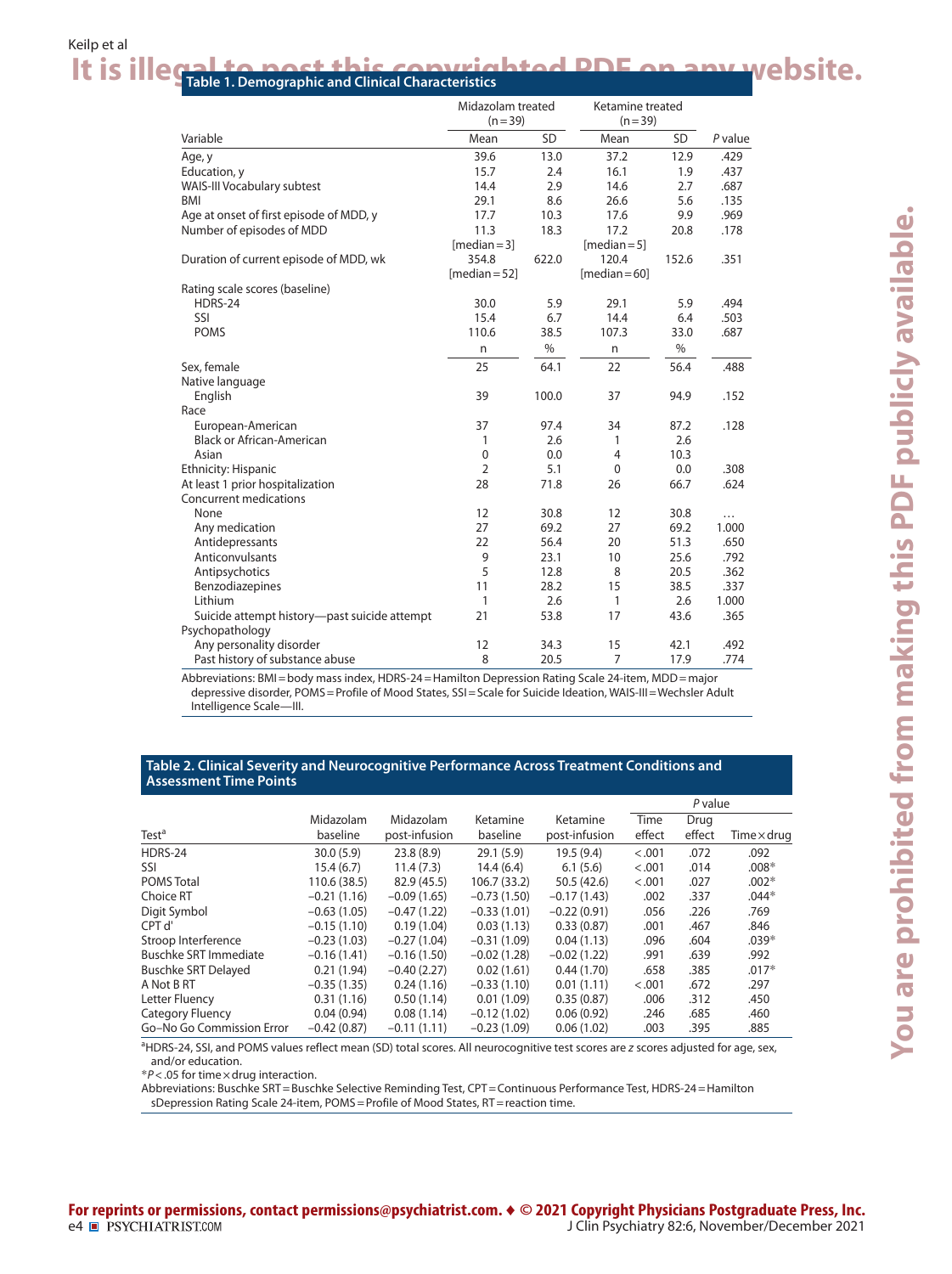





#### **Table 3. Clinical Severity and Neurocognitive Performance of Midazolam Nonresponders Receiving Open Ketamine**

|                            |                 |               |               |        | P value     |             |              |  |
|----------------------------|-----------------|---------------|---------------|--------|-------------|-------------|--------------|--|
|                            |                 |               |               |        |             |             | Post-blind   |  |
|                            |                 |               |               |        | Baseline vs | Baseline vs | midazolam vs |  |
|                            |                 | Post-blind    | Post-open     | Time   | post-blind  | post-open   | post-open    |  |
| Test <sup>a</sup>          | <b>Baseline</b> | midazolam     | ketamine      | effect | midazolam   | ketamine    | ketamine     |  |
| HDRS-24                    | 31.1(6.3)       | 25.1(7.2)     | 18.3(9.6)     | < .001 | .002        | < .001      | $.002*$      |  |
| SSI                        | 18.2(6.7)       | 13.9(6.8)     | 6.9(8.3)      | < .001 | .003        | < .001      | $< .001*$    |  |
| <b>POMS Total</b>          | 116.4 (35.2)    | 95.1 (38.5)   | 57.6 (53.0)   | < .001 | < .001      | < .001      | $< .001*$    |  |
| Choice RT                  | $-0.33(0.84)$   | $-0.20(0.67)$ | 0.18(0.73)    | < .001 | .332        | < .001      | $.002*$      |  |
| Digit Symbol               | $-0.50(0.99)$   | $-0.28(1.09)$ | 0.01(0.93)    | < .001 | .059        | < .001      | $.016*$      |  |
| CPT d'                     | 0.06(1.29)      | 0.47(1.14)    | 0.43(1.10)    | .078   | .027        | .161        | .795         |  |
| Stroop Interference        | $-0.15(0.97)$   | $-0.03(0.98)$ | 0.35(0.81)    | .008   | .459        | .005        | $.024*$      |  |
| Buschke SRT Immediate      | $-0.09(1.64)$   | $-0.12(1.63)$ | 0.02(1.21)    | .835   | .857        | .700        | .609         |  |
| <b>Buschke SRT Delayed</b> | 0.18(2.31)      | $-0.48(2.43)$ | $-0.78(1.49)$ | .054   | .100        | .022        | .460         |  |
| A Not B RT                 | $-0.54(1.47)$   | 0.31(1.25)    | 0.42(1.00)    | < .001 | < .001      | < .001      | .414         |  |
| Letter Fluency             | 0.50(1.31)      | 0.77(1.30)    | 1.17(1.38)    | .002   | .188        | .002        | $.003*$      |  |
| Category Fluency           | 0.33(1.02)      | 0.46(1.14)    | 1.16(1.17)    | < .001 | .566        | .001        | $< .001*$    |  |
| Go-No Go Commission Error  | $-0.69(0.70)$   | $-0.25(1.02)$ | 0.06(1.00)    | .003   | .058        | .002        | .127         |  |
|                            |                 |               |               |        |             |             |              |  |

<sup>a</sup>HDRS-24, SSI, and POMS values reflect mean (SD) total scores. All neurocognitive test scores are *z* scores adjusted for age, sex, and/or education.

\**P*<.05 for post–blind midazolam vs post–open ketamine.

Abbreviations: Buschke SRT=Buschke Selective Reminding Test, CPT=Continuous Performance Test, HDRS-24=Hamilton Depression Rating Scale 24-item, POMS=Profile of Mood States, RT=reaction time.

#### **Correlations With Clinical Response**

Baseline Buschke SRT immediate performance correlated with the decline in HDRS score  $(r = -0.39, P = .016)$ , but was only 1 of 30 correlations to fall below a nominal significance level of *P*<.05.

We did not find associations between slower baseline processing speed and change in the HDRS (Choice RT, *r* = 0.09, *P* = .579; Digit Symbol, *r* = 0.10, *P* = .559; Letter Fluency,  $r = -0.07$ ,  $P = .665$ ; Category Fluency,  $r = -0.05$ , *P* = .766), the SSI (respectively, *r* = 0.10, *P* = .564; *r* = 0.06, *P*=.725; *r*=0.02, *P*=.915; *r*=–0.07, *P*=.690), or the POMS

(respectively,  $r = 0.08$ ,  $P = .476$ ;  $r = 0.05$ ,  $P = .786$ ;  $r = 0.05$ , *P*=.786; *r*=–0.08, *P*=.651).

Change in neuropsychological performance after the blinded ketamine infusion (ketamine group only) was not significantly correlated with change on any clinical severity measure.

### **Clinical Changes After Open Ketamine**

The subsample of midazolam nonremitters who received open ketamine and neuropsychological testing  $(n = 21)$ improved clinically on the HDRS  $(F_{2, 40} = 19.94, P < .001)$ ,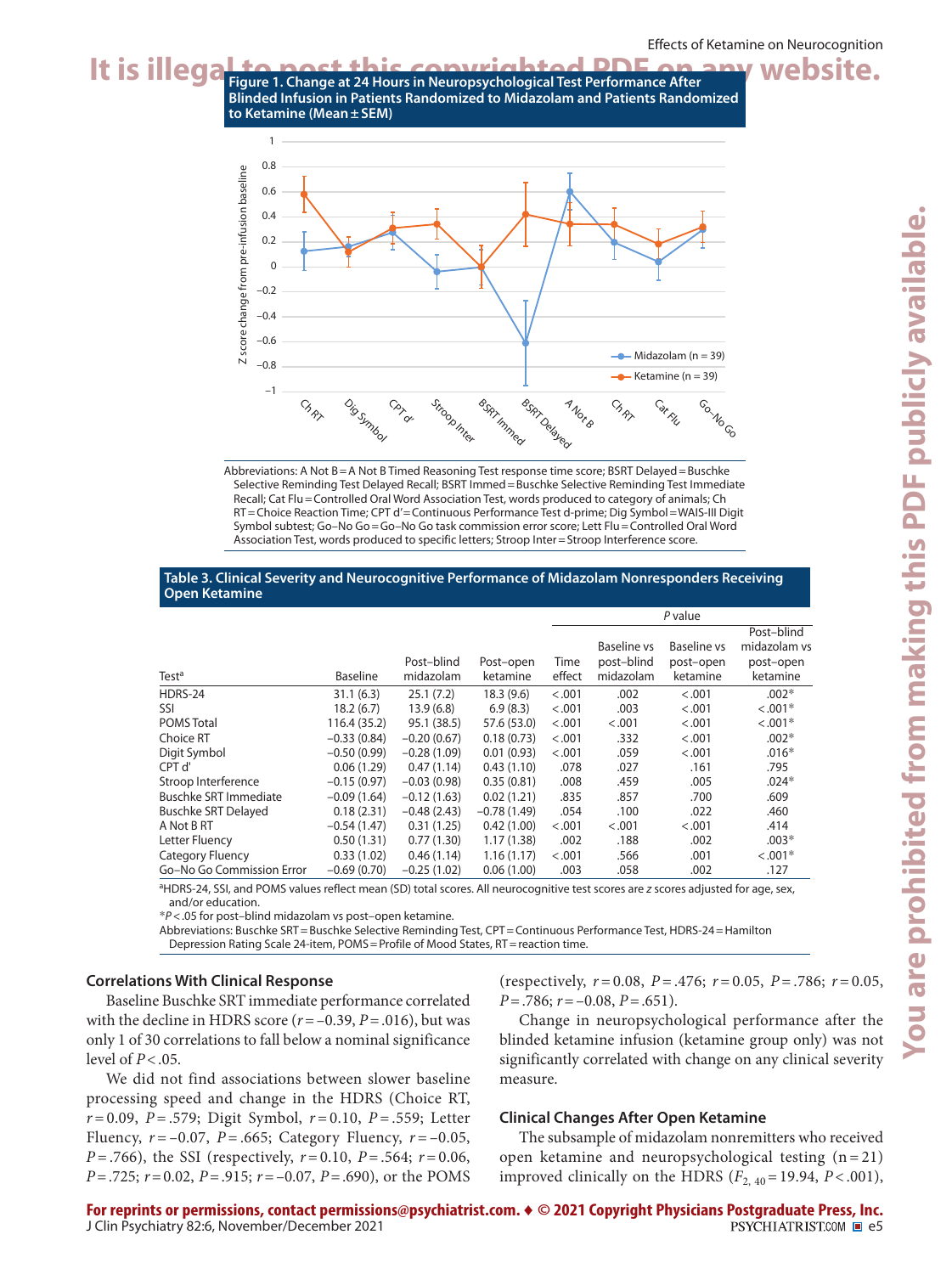

CPT CPT

Abbreviations: A Not B=A Not B Timed Reasoning Test response time score; BSRT Delayed=Buschke Selective Reminding Test Delayed Recall; BSRT Immed=Buschke Selective Reminding Test Immediate Recall; Cat Flu=Controlled Oral Word Association Test, words produced to category of animals; Ch RT=Choice Reaction Time; CPT d'=Continuous Performance Test d-prime; Dig Symbol=WAIS-III Digit Symbol subtest; Go–No Go=Go–No Go task commission error score; Lett Flu=Controlled Oral Word Association Test, words produced to specific letters; Stroop Inter=Stroop Interference score.

**ANDIB** 

**Ch RIN** 

Cat. FIL

the SSI ( $F_{2,40}$  = 20.59, *P* < .001), and the POMS ( $F_{2,40}$  = 24.31, *P*<.001; Table 3). All scores on day 3 reflected significant improvement relative to the post–blinded midazolam day 1 assessment (as well as to baseline).

#### **Neurocognitive Changes After Open Ketamine**

In the omnibus comparison of performance across all tests and all assessment days in this subgroup, there was overall improvement across the 3 assessment points  $(F_{2,40}=18.40,$ *P*<.001; see Figure 2). Average *z* score across all tests by day 3  $(+0.30\pm0.63)$  was significantly better than at either baseline (–0.22±0.76, *P*<.001) or day 1 (–0.04±0.80, *P*<.001).

Day 3 (post–open ketamine) performance was improved relative to both day 1 and baseline on Choice RT  $(F_{2,40}=10.86,$ *P* < .001), WAIS-III Digit Symbol ( $F_{2,40}$  = 10.18, *P* < .001), Stroop Interference  $(F_{2, 40} = 5.40, P = .008)$ , and both Letter  $(F_{2,40} = 7.50, P = .002)$  and Category Fluency  $(F_{2,40} = 10.13,$ *P*<.001). Performance on either the Buschke SRT Immediate or Delayed did not improve after open ketamine.

After open ketamine, improvements in neuropsychological test performance again were not correlated with clinical improvement.

#### **DISCUSSION**

In the context of a modest general improvement of cognition 24 hours after infusion in both treated groups, Choice Reaction Time and Stroop Interference, measures of response time and interference processing/cognitive control, improved selectively after subanesthetic ketamine in depressed patients with clinically significant suicidal

ideation. Changes in these test scores were not correlated with one another  $(r = -0.06, P = .72)$ , making it unlikely that improvement in cognitive control was simply a function of faster response times. These same tests also improved significantly within the same timeframe after open ketamine treatment in the subgroup of nonremitters to blinded midazolam, suggesting a ketamine-specific effect. Improvement of approximately a third of a standard deviation across all tests during this open phase is unlikely due to practice effects.

Relative drug-related changes favoring ketamine were observed on delayed memory performance after blinded infusion but appeared to reflect a decline in performance after midazolam rather than improvement after ketamine.

Neurocognitive performance generally improved 1 day after blinded infusion with either ketamine or midazolam, suggesting that most acute negative effects of these drugs had dissipated by this time—the exception being the marginal decline in memory retention 24 hours after midazolam, consistent with known acute benzodiazepine effects on memory<sup>28,29</sup> despite the relatively short half-life of midazolam.<sup>30</sup>

Consistent with other research, neurocognitive changes observed in our study were not associated with clinical changes after a single infusion,<sup>18</sup> although such correlations were found in at least 1 study that assessed neurocognition after multiple infusions and more extensive clinical change.<sup>19</sup>

The lack of association between clinical change and ketamine's effects on response time and interference processing/cognitive control suggests a potential additive feature of ketamine's antisuicide properties beyond its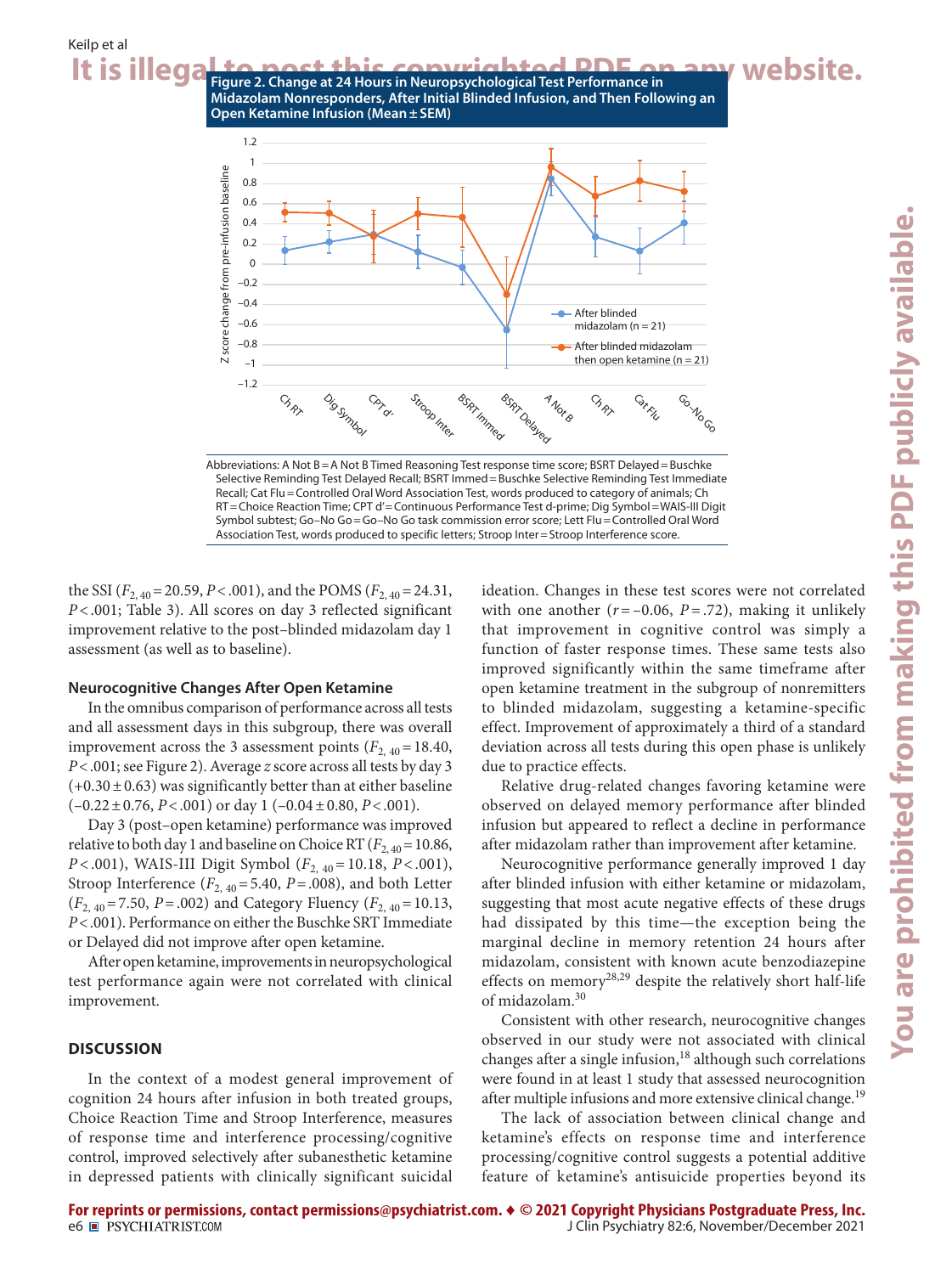**It is illegal to post this cop** processing/attentional control, assessed here via a computerized Stroop, have been associated with past suicide attempt in our<sup>5,6</sup> and others' previous research<sup>7</sup> $$ though not with suicidal ideation<sup>5,6</sup> or even depression severity as assessed on standard rating scales.<sup>31</sup> Our finding of improvement in Stroop task performance after both blinded and open ketamine infusion is consistent with at least 1 other report assessing Stroop performance.<sup>17</sup> To the degree that such neuropsychological performance deficits constitute an independent risk factor for suicide attempt, improvement after ketamine may reduce suicide risk in ways other than reduction in ideation and depressive symptoms alone. It is unclear whether these neurocognitive effects might dissipate at the same rate as other global antidepressant effects.

The mechanisms underlying any specific neurocognitive effects are unclear. Li and colleagues $32$  had demonstrated a link between subanesthetic ketamine administration and activation of the mTOR pathway, leading to rapid synapse formation and signaling in medial prefrontal cortex in rodents, suggesting the possibility of a link to effects on neurocognitive tasks sensitive to prefrontal function, though other animal studies suggest this effect may be occurring in other brain regions as well, such as hippocampus.<sup>33,34</sup> In human studies with substance abusing populations, ketamine reduces cravings for both cocaine<sup>35</sup> and alcohol $36$  in clinical laboratory paradigms, an effect attributed in part to improved decision making. The role that improved cognitive control plays in such resistance to urges and cravings is unclear, though psychological theories of self-regulation place central importance on this cognitive capability for managing urges and cravings.37–39

We did not observe an association between baseline slowed processing speed and reduction in depression severity, overall mood disturbance, or suicidal ideation as reported elsewhere.<sup>18,20</sup> This may be due in part to the high estimated intelligence of the sample, which we have previously found to attenuate patient/non-patient

It is illegal to post this copyrighted PDF on any website. a sample may have resulted from a reliance on online advertising of the study, rather than direct referral from clinicians.

> The lack of an untreated or placebo-treated sample limited our ability to determine the precise degree to which neuropsychological changes reflect practice effects rather than treatment effects. However, in a prior study<sup>27</sup> comparing neuropsychological performance after 6 weeks of treatment with bupropion or paroxetine, both treatment groups exhibited clinical improvement but no change in Stroop Interference using the same task employed in this study. Similarly, internal laboratory data in a sample of healthy volunteers (described previously<sup>21</sup>; data available from the corresponding author on request) revealed no practice effect on the interference measure of this task when repeated after 1 week. The prevalence of concurrent medications may have attenuated some clinical and neuropsychological effects, though no differences were observed in neurocognitive change between those who were and were not taking other medications.

> All conclusions drawn here are based on the effects of a single treatment, but at a time when repeated treatment is becoming more common, $^{41}$  particularly with approval of an intranasal form of ketamine designed to be administered as a maintenance treatment.<sup>42</sup>

> Overall, in this sample of depressed adults with suicidal ideation, neurocognitive improvement at 24 hours after a single, subanesthetic ketamine infusion appeared specific to response time and interference processing/attention control tasks. These improvements were independent of reductions in depression severity or suicidal ideation, suggesting that ketamine-related therapeutic effects on neurocognition may be orthogonal to ketamine's effects on mood symptoms. Neuropsychological risks of long-term, repeated therapeutic ketamine treatment are unknown but warrant further study given that heavy, chronic use, as in addiction, is associated with neurocognitive impairment, $15,16$  with some impairment persisting even when use is discontinued.43

*Submitted:* February 8, 2021; accepted June 7, 2021. *Published online:* November 2, 2021.

*Potential conflicts of interest:* **Dr Keilp** and his spouse hold stock in Pfizer, Inc. and Zoetis, Inc. **Drs Burke** and **Mann** receive royalties for commercial use of the Columbia-Suicide Severity Rating Scale, which was not used in this study. The other authors report no other relevant funding or any potential conflicts of interest regarding this study.

*Funding/support:* Supported by R01 MH096784 from the National Institute of Mental Health, Bethesda, MD.

*Role of the sponsor:* The funding source approved the initial design of the study and monitored safety and progress of the clinical trial. It had no role in the management, analysis, or interpretation of the data.

*Acknowledgments:* The authors thank the inpatient staff of the Clinical Research Unit at the New York State Psychiatric Institute for their support during this study. They also thank the individuals who participated in this study at a difficult point in their lives.

# **REFERENCES**

- 1. Grunebaum MF, Galfalvy HC, Choo TH, et al. Ketamine for rapid reduction of suicidal thoughts in major depression: a midazolamcontrolled randomized clinical trial. *Am J*  Psychiatry. 2018;175(4):327-335.
- 2. Sinyor M, Williams M, Belo S, et al. Ketamine augmentation for major depressive disorder and suicidal ideation: preliminary experience in an inpatient psychiatry setting. *J Affect Disord.* 2018:241:103-109.
- 3. Ballard ED, Yarrington JS, Farmer CA, et al. Characterizing the course of suicidal ideation response to ketamine. *J Affect Disord*. 2018:241:86-93.
- 4. Witt K, Potts J, Hubers A, et al. Ketamine for suicidal ideation in adults with psychiatric disorders: a systematic review and metaanalysis of treatment trials. *Aust N Z J*  Psychiatry. 2020;54(1):29-45.
- 5. Keilp JG, Gorlyn M, Russell M, et al. Neuropsychological function and suicidal

behavior: attention control, memory and executive dysfunction in suicide attempt. Psychol Med. 2013;43(3):539-551.

- 6. Keilp JG, Beers SR, Burke AK, et al. Neuropsychological deficits in past suicide attempters with varying levels of depression severity. Psychol Med. 2014;44(14):2965-2974.
- 7. Richard-Devantoy S, Berlim MT, Jollant F. A meta-analysis of neuropsychological markers of vulnerability to suicidal behavior in mood disorders. Psychol Med. 2014;44(8):1663-1673.
- 8. Passie T, Karst M, Wiese B, et al. Effects of different subanesthetic doses of *S*-ketamine on neuropsychology, psychopathology, and state of consciousness in man. *Neuropsychobiology*. 2005;51(4):226-233.
- 9. Morgan CJ, Mofeez A, Brandner B, et al. Acute effects of ketamine on memory systems and psychotic symptoms in healthy volunteers. *.*<br>Neuropsychopharmacology. 2004;29(1):208-218.
- 10. Honey RA, Turner DC, Honey GD, et al. Subdissociative dose ketamine produces a deficit in manipulation but not maintenance of